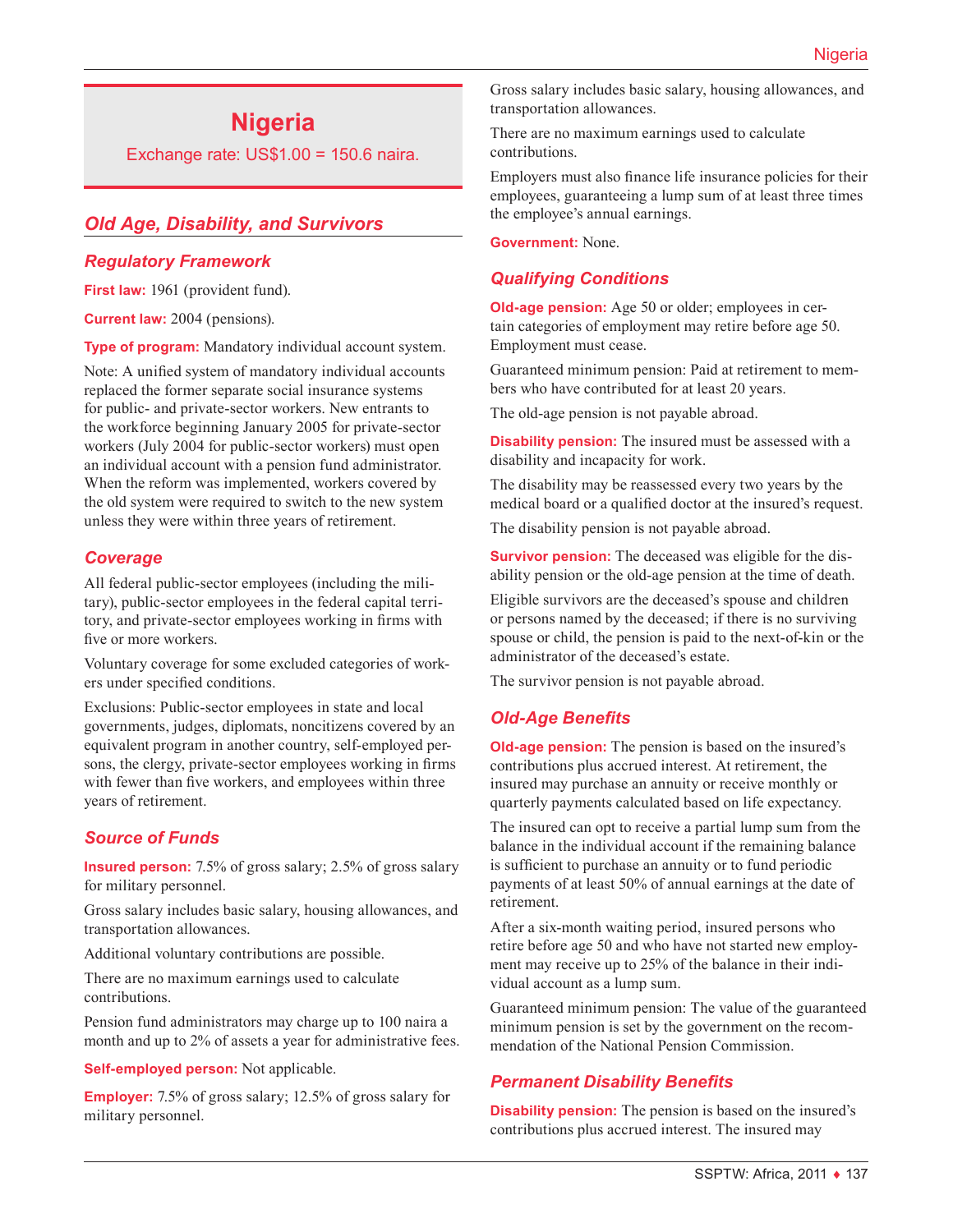purchase an annuity or receive monthly or quarterly payments calculated based on life expectancy.

The insured can opt to receive a partial lump sum from the balance in the individual account if the remaining balance is sufficient to purchase an annuity or to fund periodic payments of at least 50% of annual earnings at the time the disability began.

# *Survivor Benefits*

**Survivor pension:** The benefit is 100% of the balance of the deceased's individual account plus the lump sum from the employer-sponsored life insurance policy.

The survivor may purchase an annuity or receive monthly or quarterly payments calculated based on life expectancy.

The survivor can opt to receive a partial lump sum from the balance in the deceased's individual account if the remaining balance is sufficient to purchase an annuity or to fund periodic payments of at least 50% of the deceased's annual earnings at the time of death.

#### *Administrative Organization*

Office of the Secretary to the Government of the Federation (<http://www.osgf.gov.ng>) provides general guidance and supervision.

National Pension Commission [\(http://www.pencom.gov.ng\)](http://www.pencom.gov.ng) regulates, supervises, and provides licenses to privately run pension fund administrators (PFAs).

Privately run pension fund administrators administer individual accounts.

Trustfund Pensions Plc [\(http://www.trustfundpensions](http://www.trustfundpensions.com) [.com](http://www.trustfundpensions.com)), overseen by a tripartite board, administers contributions paid previously to the Nigeria Social Insurance Trust Fund (NSITF). Trustfund Pensions Plc also functions as a PFA.

# *Sickness and Maternity*

#### *Regulatory Framework*

No statutory cash benefits for sickness and maternity are provided. (The 2004 Pension Reform Act provides enabling legislation for the Nigeria Social Insurance Trust Fund to introduce a social insurance program for sickness and maternity benefits.)

Under the 1999 National Health Insurance Decree, medical benefits are provided to insured employees of firms with 10 or more workers and to public-sector employees. The benefits are financed by contributions of 5% of basic monthly salary from insured persons and 10% of basic monthly salary from employers.

Limited free medical care is available to the population through public clinics and hospitals.

The labor code requires employers to provide employees up to 12 days of paid sick leave a year and paid maternity leave at 50% of wages for six weeks before and six weeks after the expected date of childbirth.

# *Work Injury*

#### *Regulatory Framework*

**First law:** 1942 (workmen's compensation).

**Current law:** 2010 (employees' compensation).

**Type of program:** Social insurance system.

#### *Coverage*

All employees in the public and private sectors. Exclusions: Military personnel.

#### *Source of Funds*

**Insured person:** None.

**Self-employed person:** As of February 2011, the financing mechanism for self-employed persons was still undetermined.

**Employer:** 1% of payroll for the first two years; may be increased thereafter according to the degree of risk.

**Government:** None, except as a public sector employer.

# *Qualifying Conditions*

**Work injury benefits:** There is no minimum qualifying period.

# *Temporary Disability Benefits*

A lump sum is paid for a partial or total disability lasting no longer than one year, according to a schedule in law.

#### *Permanent Disability Benefits*

For a total disability, a monthly benefit of 90% of the employee's monthly earnings is paid until the employee reaches age 55. If the employee is aged 55 or older when the disability begins, the benefit is paid for two years from the date the disability begins.

For a partial disability or disfigurement, a periodic benefit of 90% of the estimated loss of earning capacity is paid.

Work injury benefits are paid in addition to benefits under Old Age, Disability, and Survivors, according to the Pension Reform Act of 2004.

Rehabilitation for the injured worker and counseling services for the injured worker's dependents are provided where possible.

#### *Workers' Medical Benefits*

Benefits include medical care, hospitalization, medicine, surgery, appliances, transportation, and a daily subsistence allowance.